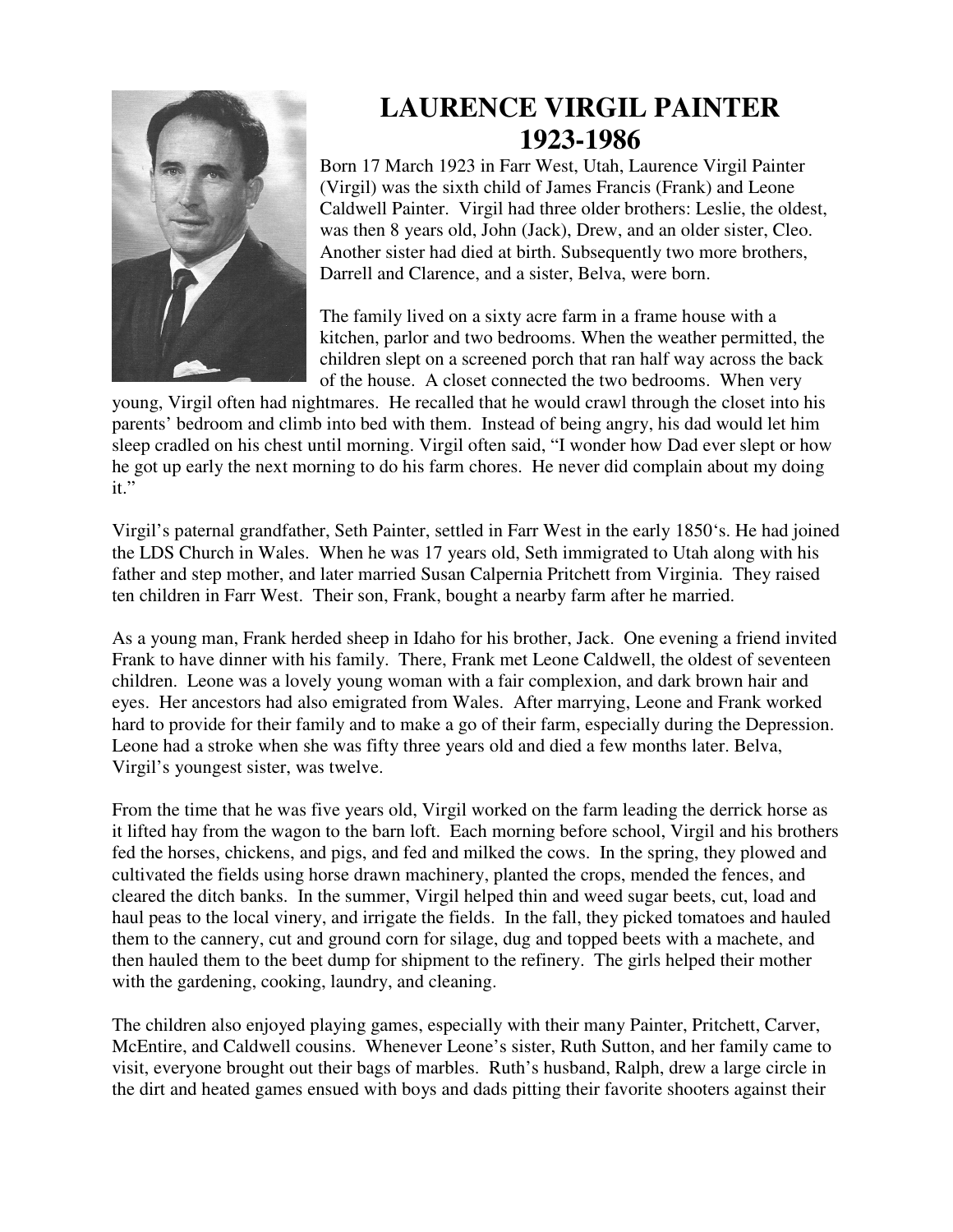opponents. They played tag, hide and seek, and kick the can in the evenings, and liked to race and wrestle. Sometimes, Virgil said, the games turned rough, especially on Saturdays when their mother and dad were in town. They picnicked, rode horses, and hiked. As they grew older, they played Church softball and basketball. The children had a brown and white pony, named Babe that was a favorite. They rode him everywhere, including to the Farr West Church House about two and a half miles away. Once there, the rider dismounted, the pony was turned loose, and it raced home on its own.

Virgil inherited his mother's dark, curly hair, hazel eyes, and dark lashes. His childhood photos show an attractive boy with freckles. He was named after one of his mother's favorite brothers, Laurence Caldwell, who often came to visit the family in Farr West. Laurence later became a Vice President of Standard Oil Co., in Salt Lake City. His wife, Ermil, liked to comb Virgil's thick hair. She would pay Virgil a nickel each time he let her comb his hair.

The Farr West Elementary School was a yellow brick building across the street from the old LDS Church House. During first grade, Virgil had a series of childhood illnesses and missed a lot of school. Concerned, Leone asked that Virgil repeat first grade. He was a bright, active child, who liked to be outdoors rather than sitting in a classroom. Like most farmers, Frank could not afford to hire help during the Depression, so each year Virgil missed school to help his dad with the spring planting and the fall harvest. Virgil, his dad and brothers also spent much of the summer in the hills and mountains or at Promontory Point tending their sheep.

Virgil was very comfortable with the outdoors, but once when he was about eleven years old, Frank left Virgil and his cousin, Charles Carver, alone at a sheep camp near Lost Creek while he went to check on some sheep in a different location. Virgil said they began telling each other stories about bears and other wild animals, scaring each other so badly that they climbed a tree and stayed there for many hours until Frank returned to camp.

Leone encouraged Frank to sell the sheep, even if it strained their finances. Cleo and the boys were growing older and Frank was often gone. Frank finally agreed that he should sell the sheep and focus on farming, but that proved difficult. A severe drought afflicted the Front Range through the early to mid-1930's. In addition, farm prices were very low. Farmers had no cash to buy seed, to meet mortgage payments, or to buy basic necessities.

To make matters worse, one day while Frank and Leone were gone, a fire started in the closet between the bedrooms. Family stories conflict as to how the fire started, except that boys and matches seem to have been involved. The house burned to the ground. Virtually all of their possessions, pictures and records were lost. Eleanor, Virgil's future wife, said that she remembers the day the house burned. The flames were so high they could be seen where she lived miles away. Frank had begun digging a basement to build a new house, but with low crop prices and a mortgage to pay, he couldn't afford to continue working on the new house. The insurance was insufficient to help pay for a new house. During the next two to three years, Frank, Leone, Darrell, Clarence and Belva lived in the basement of their Aunt Bertha Murdoch's home, one of Frank's sisters. The older boys slept in the barn. Virgil slept in the back of an unused automobile through most of his junior high school years.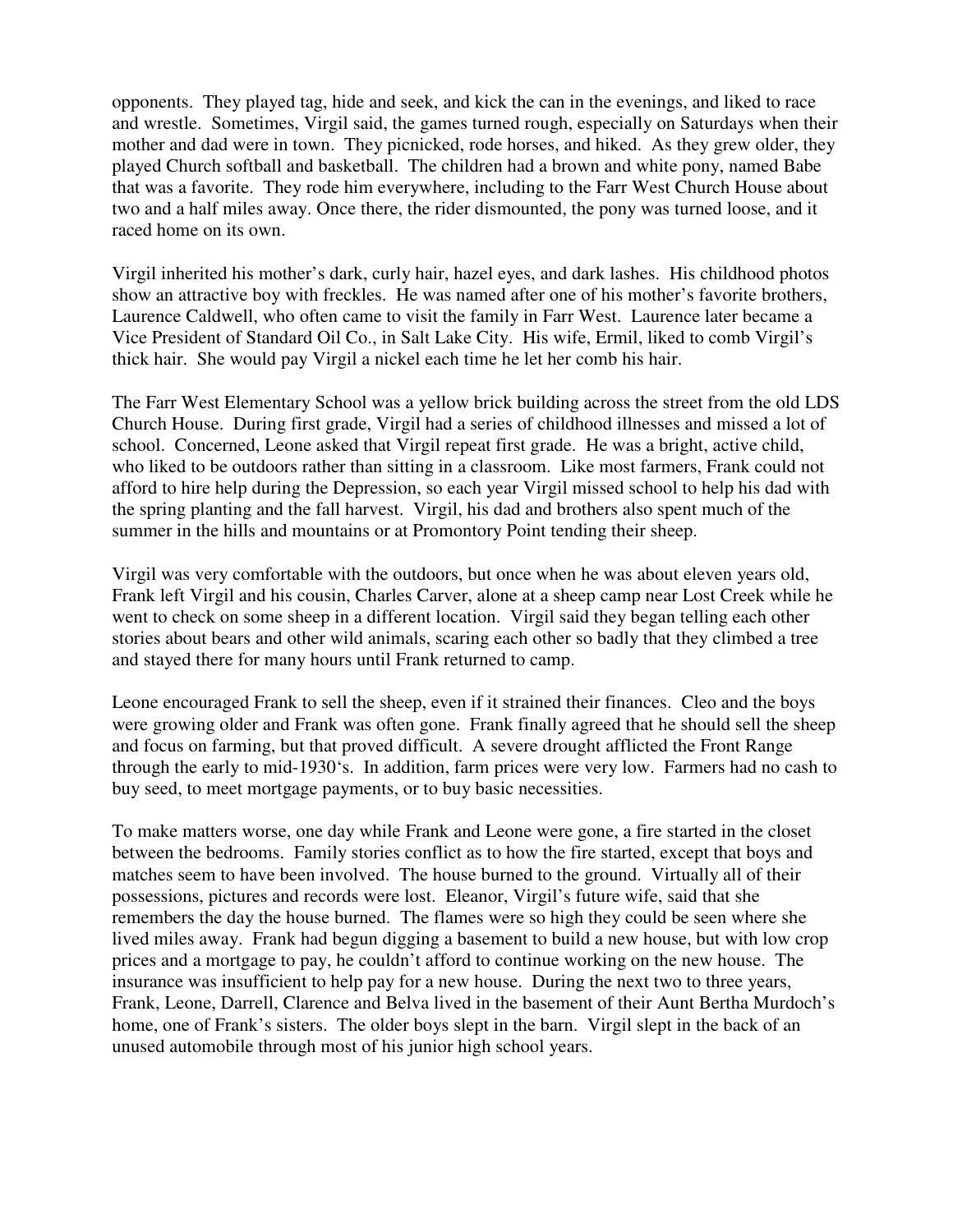Virgil and Eleanor Painter met the summer following their sixth grade year. They had many friends in common and attended many of the same parties and activities at Weber High School. Virgil's brother, Drew, and his wife, Lois, were living in California. On impulse, a few months before their high school graduation, Virgil and a friend decided to hitch hike to California to visit them. As a result, Virgil did not graduate from high school, a decision that he regretted the rest of his life. He frequently talked about the importance of education and his desire to attend college someday. Upon returning home from California, Virgil and Eleanor started double dating with his best friend, Roland Brown, and Eleanor's cousin, Florence Crowther. On 1 May 1943, Virgil and Eleanor became engaged. Florence and Roland married, and the two couples remained good friends throughout their lives.

For the next seven months, Virgil worked on the farm and as a chauffeur at the Army Supply Depot. As a farmer, he was eligible for an exemption from active duty in World War II. Instead, in the fall of that year, Virgil entered the Navy. He was sent to boot camp in Farragut, Idaho, where he won the middle weight boxing championship. As soon as his basic training ended, Virgil came home on leave to marry Eleanor. On Valentine's Day, 14 February 1944, Virgil and Eleanor drove to Salt Lake City in one of the heaviest snowstorms on record to be sealed in the LDS Salt Lake Temple. For their wedding pictures, Virgil wore makeup to cover a cut over his eyebrow, which he had gotten in his final boxing match at Camp Farragut.

A week later, Virgil reported to the naval base at Bremerton, Washington where he was assigned to a newly inaugurated ship, the "USS Steamer Bay," an escort carrier. The ship was built to transport planes and troops to the Pacific front, but it was soon designated as a combat ship. The crew referred to their ship as a baby air craft carrier. For the next eighteen months, Virgil's ship served in the Pacific with the 5th and 7th fleets. Perhaps because life was so uncertain, Virgil got special permission while in Guam to meet up with his brother-in-law, Kenneth Crowther, and later, with Eleanor's cousin, Lorin Crowther, by rowing a small dingy between ships.

Crew members had two assignments: their combat stations and their daily service stations. Virgil was a gunner during combat. After the ship lost one of its barbers, Virgil was recruited as a barber, which changed the course of his life. He recalled with laughter the times when he was trimming someone's hair with electric clippers and the ship unexpectedly dipped and rolled. The marvelous thing about hair, he often said, is that it grows back in a week or two; luckily, the sailors had few pressing engagements while at sea.

After watching the kamikaze dive bombers attack at close range, Virgil did not want to risk being trapped far below deck if the ship was torpedoed so he opted to sleep on the deck each night, along with a lot of other sailors. The U.S.S. Steamer Bay participated in the battles for the Palau Islands, Lingayen Gulf, Leyte Bay in the Philippines, Iwo Jima and Okinawa, as well as operations against Japan. His letters to Eleanor were heavily censored and contained no news of their military engagements.

Eleanor continued living at the home of her parents and working at the Army Supply Depot while Virgil was at sea. When his ship was sent to San Diego to undergo repairs, he was given a 10 day leave. While Virgil was at home on leave, the Japanese surrendered. Eleanor returned to San Diego with him, expecting to be there for two months while Virgil's ship was in dry dock. It was being refitted to transport men home from the war zone. San Diego was beautiful, but the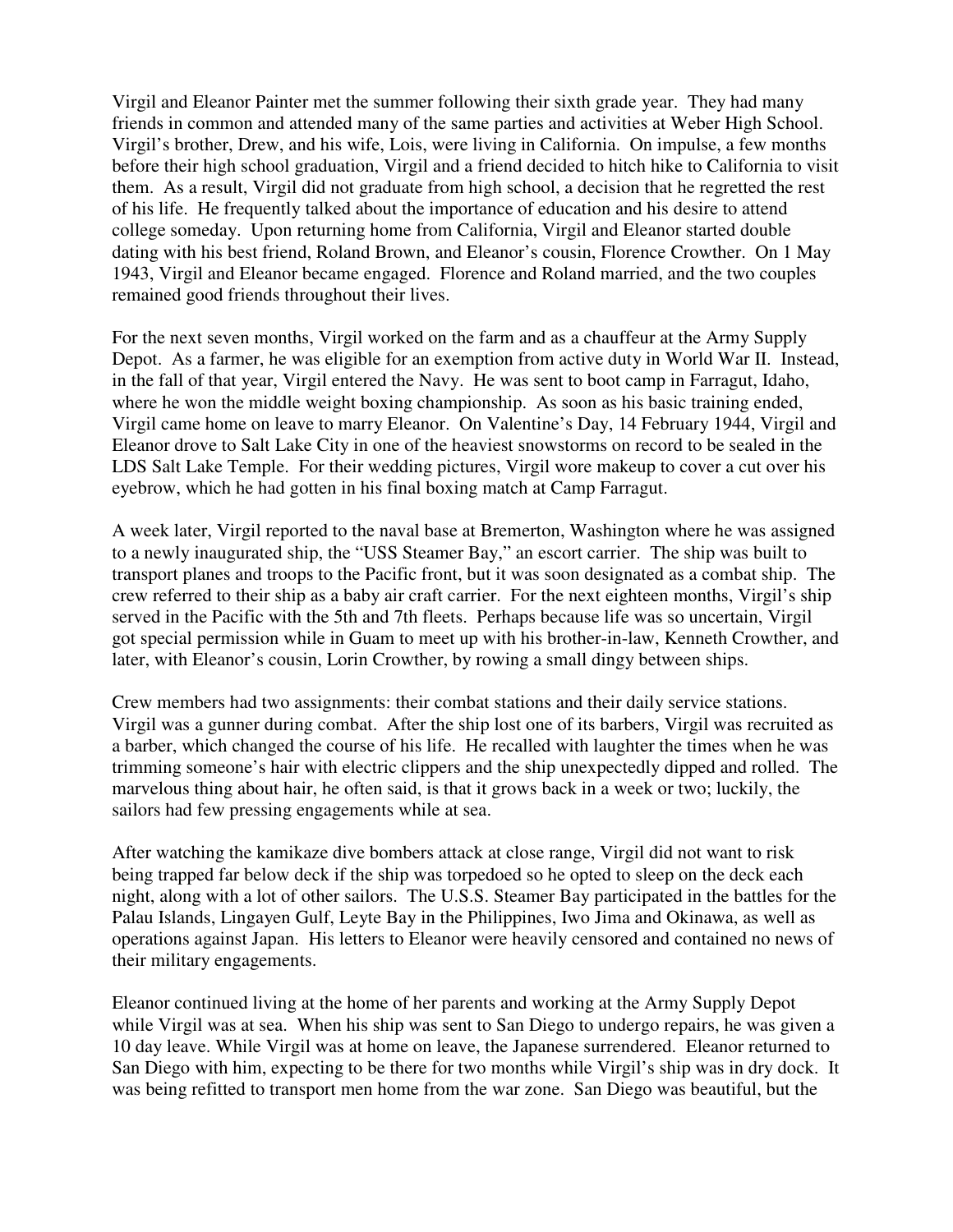flowers and humidity caused Virgil's asthma to flare up. He was sent to Balboa Hospital and then, with the war effort winding down, he was given a medical discharge in October, 1945. Being stateside when the war ended was a blessing. A glut ensued as the transfer of those in the Armed Forces reversed directions. Months passed before most men and women could return home.

Virgil liked farming and had always assumed that he would resume farming after the war, but he had been trained as a barber and decided to pursue it as a vocation. He and Eleanor moved to Salt Lake City, Utah, where Virgil attended barber school. They moved back to Ogden shortly before their first child, Trudy, was born on 20 May 1946. For several years, Virgil rented space in a number of beauty salons and worked as a self employed barber. He proved to be a very able businessman; however, and by the time he was twenty nine, he owned and operated the Superior Beauty School and several beauty salons. He sold his business in 1964, but later opened two more salons.

Eleanor and Virgil had six more children, LeAnn (1947), Larry (1950), Ava (1952), Kirt (1953), Frank (1956) and Lenore (1959). They enjoyed spending time with their family and friends, often camping, boating, golfing, and snow and water skiing. One of Virgil's core beliefs was that he could do anything he set his mind to; he believed the same of his children.

The first home Virgil and Eleanor bought was a small two room house on Wall Avenue. Two years later, they bought a house in Ogden on Orchard Avenue, and then built a house at 901 N. Harrisville Road, across the street from Eleanor's parents. When Virgil's father died in 1957, they bought the Painter farm in Farr West. Virgil never lost the desire to farm. For a couple of years, Virgil tried to farm and to run his beauty business. Managing the farm, the beauty school and salons, and raising seven children, however, proved to be too demanding. When Eleanor's father died, they sold the farm and returned to Harrisville. They bought five acres from Eleanor's mother, Ellen, and built a house next door to her. Years later when Ellen was no longer able to live alone, she lived with them.

Throughout his life, Virgil enjoyed and excelled at athletics. A 1944 article in the Farr West newspaper stated that Virgil was known as "a talented and enthusiastic athlete." As a boy, he liked to swim, hunt, camp, and ride his pony bareback, often while standing and holding the reins. While at Weber High School, the football coach asked him to come out for the team. He regretted having to decline, but his dad needed his help on the farm. He had neither the time nor the money to play football. During the winter months, he did participate on the wrestling team. The Ogden Standard Examiner reported that he was a champion wrestler, as well as a champion boxer at Camp Farragut. After serving in the Navy, he liked to ski jump at Snow Basin. He took up golf, water skiing, and hunting with a bow and arrow, and continued to ride horses. He was partial to horses and dogs.

Virgil also liked people, especially children. He was playful and energetic, and a good storyteller who enjoyed laughing and joking with others. Having experienced severe economic hardships as a child, Virgil was sensitive to those in need. He worked hard to provide for his family, but could not stand to see any child without adequate shoes and clothes. He often helped strangers, at times removing his coat to give it away to someone in need. He trained many people in need of work how to cut hair, and helped a number of men and women get started in